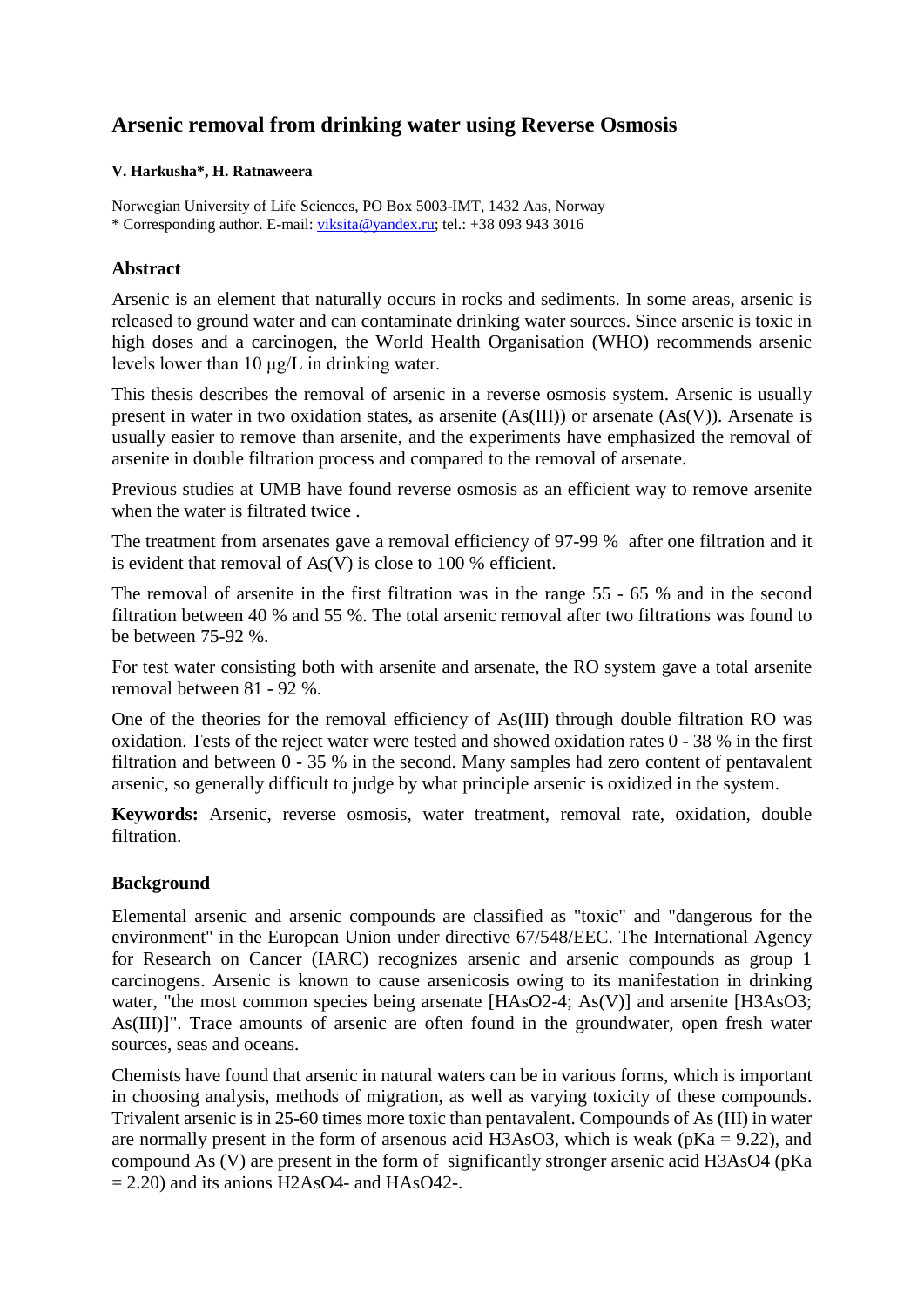World Health Organization and the world community paid attention to the problem of pollution the drinking water by arsenic in 2006, reducing the maximum permissible concentration of 50 µg/L to 10 µg/L. Before the adoption of this decision there were serious researches in various regions of the planet, as well as drinking water crisis in South Asian countries (Bangladesh, etc.), which led to several fatal.

Today the problem of purifying water from arsenic to the norms of the new standard rather acute for developed countries, as well as for Africans countries and South Asia. Not many municipal treatment plant today can solve this task. In developed countries, people have an active interest in the quality of drinking water and, if necessary, use special filters and pets, removing arsenic compounds. In developing countries (Bangladesh, Nepal, Taiwan, Burkina Faso, etc.) The World Health Organization conducts installation of special treatment systems for municipal wells.

It should be noted that the materials traditionally used in water filters and filtering systems are not able to remove arsenic from drinking water. In the world today, there are several commercially available special sorbents, as well as there are studies and searches constantly working to develop new, cheaper materials.

# **Analytical Methods for Determining Arsenic**

Plasmic Spectrometric Methods

The plasmic spectrometric methods are based on the emission of electromagnetic radiation by elements excited e.g. in high temperature. Each element emits radiation of characteristic wavelengths (allowing qualitative analysis) and intensity proportional (at a given temperature) to the concentration of this element (allowing quantitative analysis). Emission of radiation by an atom of a given element is related to changes in the energy states of electrons from the outer electronic shell. An appropriately high quantum of energy (thermal, electric) provided to the atom makes one or more electrons jump to a higher energy level, causing the atom's excitation. The higher the energy of excitation, the greater the richness of the electronic transitions and the complexity of the emission spectrum.

Using mass spectroscopy (MS) the detection limit was 0.08  $\mu$ g/L, after hydride generation and reduction. The determinations with hydride generation can be performed in the continuous flow of the analyte and in the batch system, getting comparable results at the detection limit of 4 µg/L, or with injection supply of the analyte (FIA). Introduction of the analyte and hydride generation can be used irrespective of the method of detection: AES, or MS. Mass spectrometry ensures the detection limit of 0.006 µg/L without preliminary concentration of the analyte.

The Standard Methods recommend Hydride Generation Atomic Adsorption Spectrometry (HGAAS), the spectrophotometric method with silver diethyldithiocarbamate and Inductively Coupled Plasma method (ICP) for determination of arsenic, and the ways of sample preparation for analyzes.

# **Experimental Design**

All experiments were done in IMT (Mathematical science and technology) and IPM (Plant science) department laboratories, Norwegian University of Life Science (NMBU). Reverse osmosis system installed by Malthe Winje Company, Norway. Water samples were tested at the laboratory at IPM using inductively coupled plasma mass spectrometry (ICP-MS).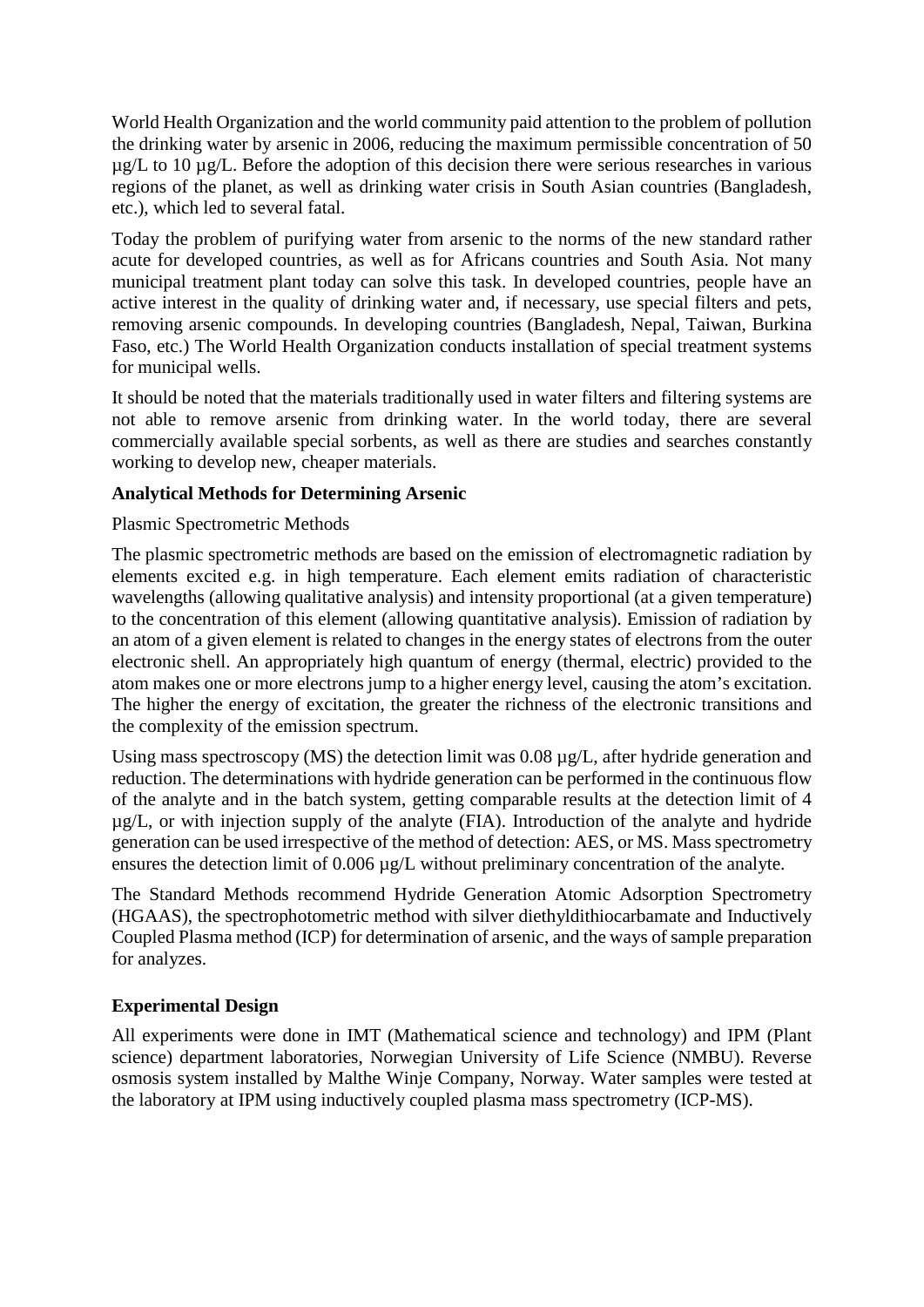#### **Materials and methods**

The arsenic solutions used were mixed at IPM laboratory to a concentration of 4 g/L. Arsenic(V) sample was prepared by  $Na<sub>2</sub>HA<sub>2</sub>O<sub>4</sub> × 7H<sub>2</sub>O$  (Sodium Hydrogen arsenat hepta hydrate, 98%) Case number is 10048-95-0, formula weight – 310 g/mole. Arsenic (III) sample was prepared by  $\text{Na}_2\text{AsO}_2$  (Sodium arsenite solution contain Arsenic trioxide, 100%) (VWR international, Germany).

Arsenic (III) and Arsenic (V) were mixed with tap water and prepare arsenic contaminated water with different concentrations. The pH was adjusted by Nitric acid  $(HNO<sub>3</sub>)$  and Sodium hydroxide (NaOH).

The analysis in a mass spectrometer can give us the concentrations of total arsenic, as well as separated concentrations of As (III) and As (V). But separated analyzes are much more expensive. So for separation As (III) and As (V) was used ion exchange method. A samples (300-500 ml) passed through an ion exchange (IE) resin, As (V) was adsorbed on resin, and As (III) remained in the water. Samples were taken and analyzed before and after the IE, so we had concentrations of total As and As (III), the difference between them  $-$  As (V).

The ion exchange resin used was Dowex 21K XLT Resin from Dow, a high efficiency, uniform particle size, strong base anion exchange resin. The matrix is of styrene-DVB gel and charged with chloride (Dow n.d.-a).

The RO-unit was used to test the removal of As(V), As(III) and a combination of As(III) and  $As(V)$ .

Arsenic (III) and Arsenic (V) sample prepared separately for each experiment, total experiment was divided into three steps. In first step experiment was design for As (V), As (III) and mixture As (V) with As (III). In this experiment 500 liters arsenic contaminated water was prepared with different concentration levels of Arsenic: from  $50\mu$ g/L to  $200\mu$ g/L, without pH correction. The flow rate in system was applied 100 L/h.

# **Results**

Firstly was made a little check of IE separation to get sure that it works as we expect. As (V) has to be adsorbed by IE resin and As (III) should pass through it.

| Exp. N <sub>2</sub> | As $(III)$ , $\mu$ g/L | As $(V)$ , $\mu g/L$ | Inlet $(As (Tot)), \mu g/L$ | Outlet $(As (III)), \mu g/L$ |
|---------------------|------------------------|----------------------|-----------------------------|------------------------------|
|                     |                        |                      |                             |                              |
|                     |                        |                      |                             | 49.0                         |
|                     |                        | 50                   | 10.0                        | 44.0                         |

**Table 1** Check of IE separation

This check shows that this method is effective for separation As (III) and As (V). The error is less than 5 %.

In this work I performed three sets of experiments for arsenic removal from drinking water. First step experiment was for As (V), As (III) and mixture As (V) + As (III). The removal efficiency of double filtration process is shown in Table 2.

The removal efficiency of As (V) is very high. It's absolutely enough one step filtration to remove almost 100 %. So efficiency of this process was proved and in farther research we don't explore As (V) removal.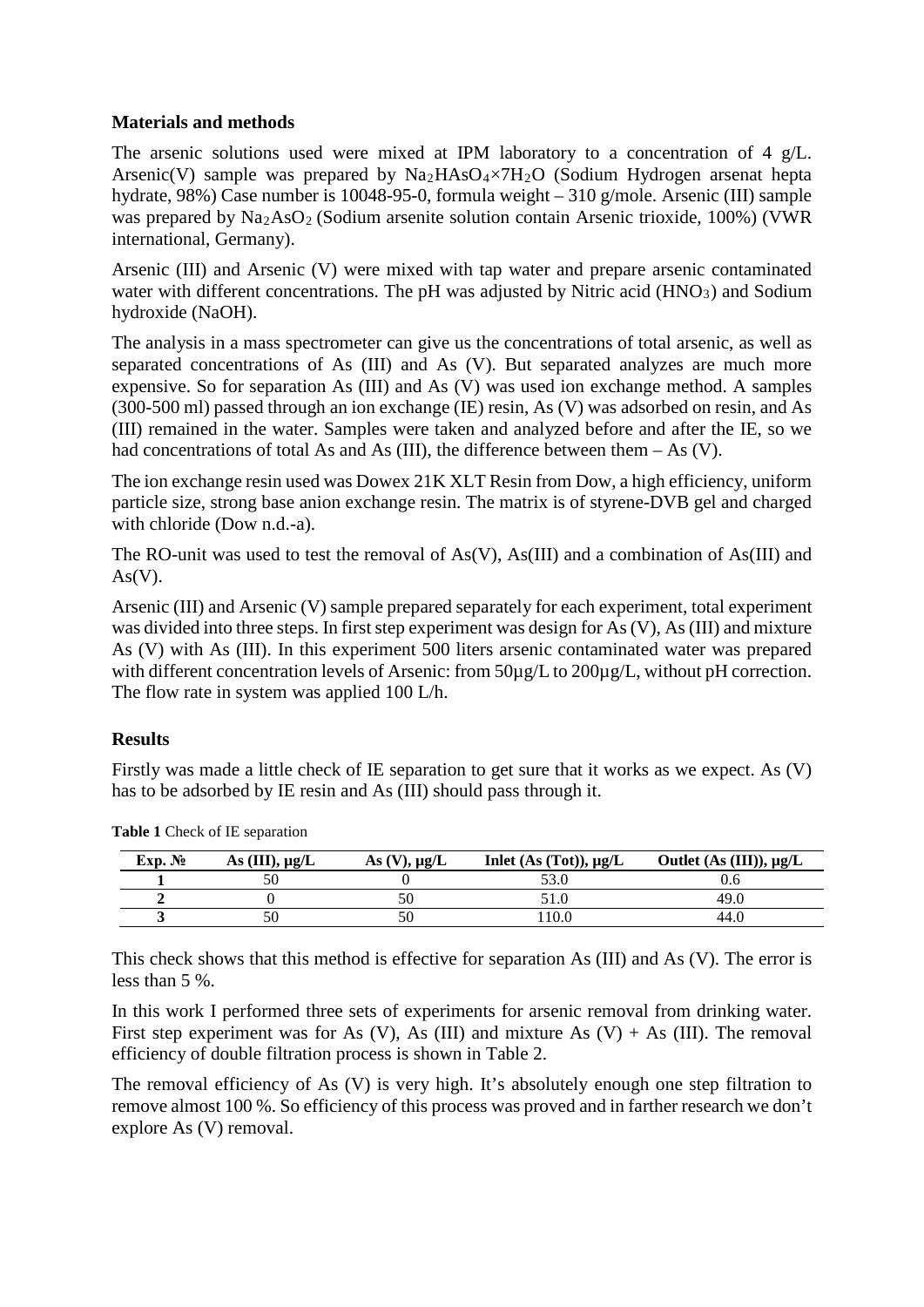| Exp            | As                       | As                       |                          | Inlet                    |       | 1 filtration |         |       | Removal        |                |             |
|----------------|--------------------------|--------------------------|--------------------------|--------------------------|-------|--------------|---------|-------|----------------|----------------|-------------|
| . $N_2$        | (III),                   | (V),                     | As                       | As                       | As    | Removal      | Removal | As    | <b>Removal</b> | <b>Removal</b> | rate As     |
|                | $\mu$ g/L                | $\mu$ g/L                | (III),                   | (V),                     | (Tot) | rate As      | rate As | (Tot) | rate As        | rate As        | $(Tot)$ , % |
|                |                          |                          | $\mu$ g/L                | $\mu$ g/L                |       | (III), %     | (V), %  |       | (III), %       | (V), %         |             |
|                | 50                       |                          | 49                       |                          | 19    | 61.22        |         | 8.6   | 54.74          |                | 84.64       |
| 2              | 100                      | $\overline{\phantom{m}}$ | 110                      |                          | 39    | 64.55        |         | 18    | 53.85          |                | 83.64       |
| 3              | 150                      | $\overline{\phantom{m}}$ | 170                      | $\overline{\phantom{0}}$ | 77    | 54.71        |         | 43    | 44.16          |                | 74.71       |
| $\overline{4}$ | 200                      |                          | 230                      |                          | 97    | 57.83        |         | 59    | 39.18          |                | 74.35       |
| 5              |                          | 50                       | 0.3                      | 45.7                     | 1.2   |              | 97.37   | 0.6   |                | 51.67          | 98.74       |
| 6              |                          | 100                      | 2.9                      | 107.1                    | 1.3   | -            | 98.79   | 0.7   |                | 48.46          | 99.39       |
| 7              | $\overline{\phantom{a}}$ | 150                      | $\overline{\phantom{0}}$ | 170                      | 1.2   | ÷,           | 99.29   | 0.4   |                | 68.33          | 99.78       |
| 8              |                          | 200                      |                          | 230                      | 1.4   |              | 99.39   | 0.4   |                | 69.29          | 99.81       |
| 9              | 25                       | 75                       | 24                       | 86                       | 9.4   | 65.42        | 98.72   | 8.3   | 32.52          | 76.67          | 92.45       |
| 10             | 50                       | 50                       | 45                       | 55                       | 20    | 64.44        | 92.73   | 9.8   | 45.00          | 80.44          | 90.20       |
| 11             | 75                       | 25                       | 85                       | 45                       | 36    | 62.35        | 91.11   | 14    | 62.50          | 85.88          | 89.23       |
| 12             | 50                       | 100                      | 43                       | 127                      | 27    | 41.86        | 98.43   | 24    | 28.00          | 58.14          | 85.88       |
| 13             | 100                      | 50                       | 84                       | 76                       | 52    | 44.05        | 93.42   | 30    | 36.17          | 64.29          | 81.25       |
| 14             | 100                      | 100                      | 84                       | 126                      | 81    | 8.33         | 96.83   | 29    | 68.83          | 71.43          | 86.19       |

**Table 2** First step of research. The removal efficiency of double filtration process.

The As (III) removal is less effective than As (V). At first filtration removal rates varied between 50-65 %, and at second filtration – 40-55 %. Total removal rates after 2 filtrations are 75-85 %. This are not enough for higher initial concentrations to reach requirements.

Figure 1 shows efficiency of each step of filtration process.



Figure 1 Removal efficiency of As (III) and As (V) depending on initial concentrations according to filtration step.

Figure 2 illustrate the impact of ratio As (V)/As (III) on treatment process from mixture of Arsenic.

Removal efficiency of second step of RO filtration doesn't suppose to be. That molecules of As that goes through the membrane on first step should pass through it on second step as well. But results show that there are 40-55 % of removal. One of the possible reason is oxidation As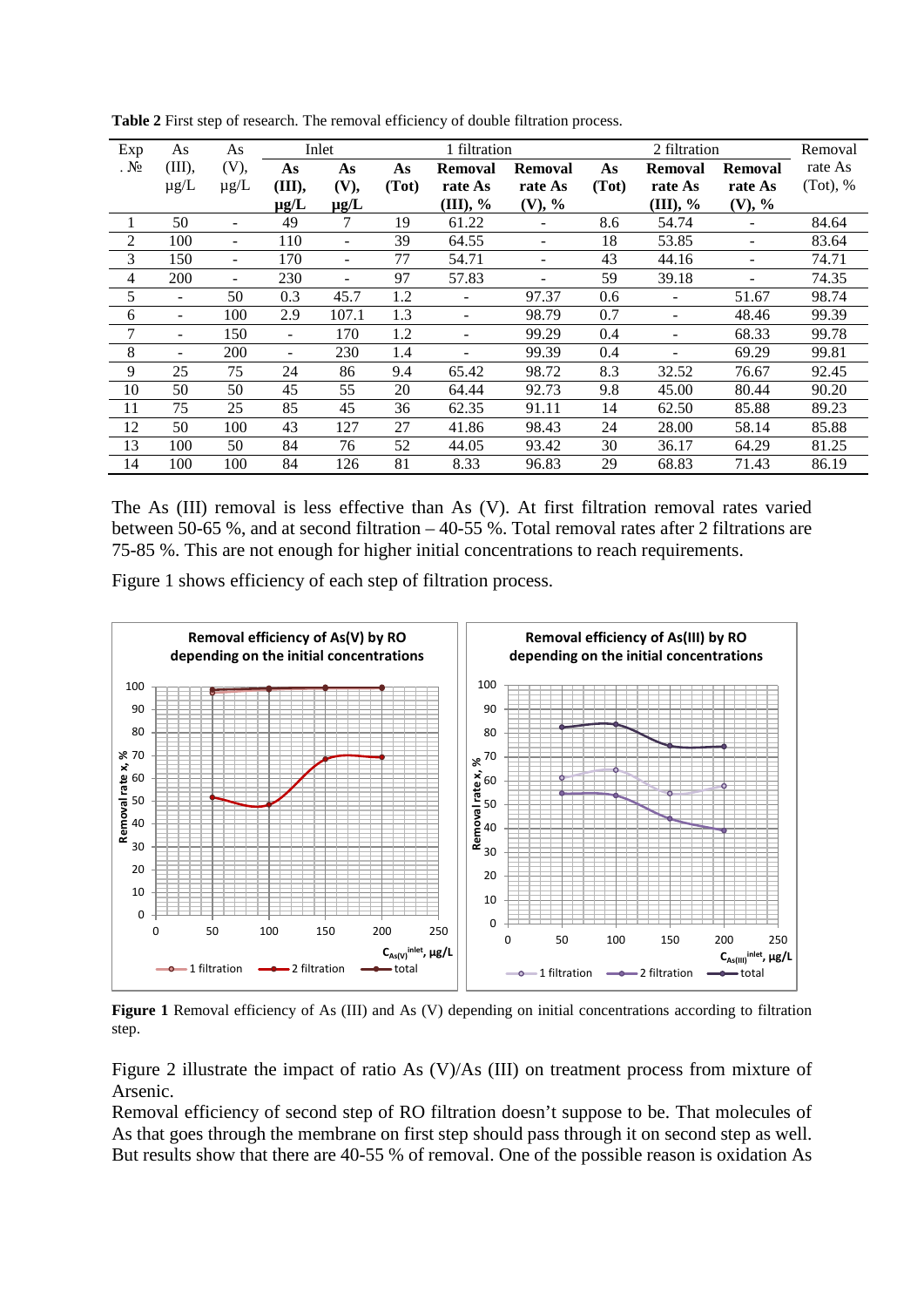(III) to As (V) during filtration process. Than removal efficiency could increase because of As (V) presence. This reason we tried to explore on the farther steps.



**Figure 2** Removal efficiency of As (tot) by RO depending on the ratio initial concentrations As(V)/As(III).

Another two steps of research were for arsenic (III). Were used two different flow rates: 50 and 100 L/hour. Also was done IE separation on each step of treatment process and were measured concentrations of As (III) and As (V) as well for checking if there are any oxidation processes in the system.

| Exp.              | As                  | As                       |                          | Inlet                   | 1 filtration                      |                                 | 2 filtration                          | <b>Removal</b>                  |                        |  |
|-------------------|---------------------|--------------------------|--------------------------|-------------------------|-----------------------------------|---------------------------------|---------------------------------------|---------------------------------|------------------------|--|
| $\mathbf{N_2}$    | (III),<br>$\mu$ g/L | <b>(V),</b><br>$\mu$ g/L | As<br>III),<br>$\mu$ g/L | As<br>(V),<br>$\mu$ g/L | Removal<br>rate As<br>$(III), \%$ | Removal<br>rate As<br>$(V)$ , % | <b>Removal</b><br>rate As<br>(III), % | Removal<br>rate As<br>$(V), \%$ | rate As<br>$(Tot)$ , % |  |
| Flow rate 100 L/h |                     |                          |                          |                         |                                   |                                 |                                       |                                 |                        |  |
|                   | 50                  |                          | 48.5                     | 7.0                     | 46.39                             | 71.43                           | 36.54                                 | 65.98                           | 67.37                  |  |
| $\mathbf{2}$      | 200                 | $\overline{\phantom{a}}$ | 185                      | 25                      | 40.54                             | 100.00                          | 38.14                                 | 63.24                           | 64.76                  |  |
| Flow rate 50 L/h  |                     |                          |                          |                         |                                   |                                 |                                       |                                 |                        |  |
| 3                 | 50                  |                          | 45                       |                         | 48.89                             | 63.64                           | 39.13                                 | 68.89                           | 73.21                  |  |
| $\boldsymbol{4}$  | 100                 |                          | 86                       | 14                      | 45.35                             | 57.14                           | 44.68                                 | 69.77                           | 70.00                  |  |
| 5                 | 200                 |                          | 160                      | 50                      | 43.75                             | 80.00                           | 31.11                                 | 63.24                           | 64.76                  |  |

**Table 3** Second step of research. The removal efficiency of double filtration process for As (III).

From the Figure 3 we can say that removal efficiency is decreasing with increasing of initial concentrations. As well as on second filtration step efficiency is low than on first step. RO process with flow rate 100 L/hour is more effective than with 50 L/hour.



**Figure 3** Removal efficiency of double filtration process depending on the initial concentrations according to different flow rates.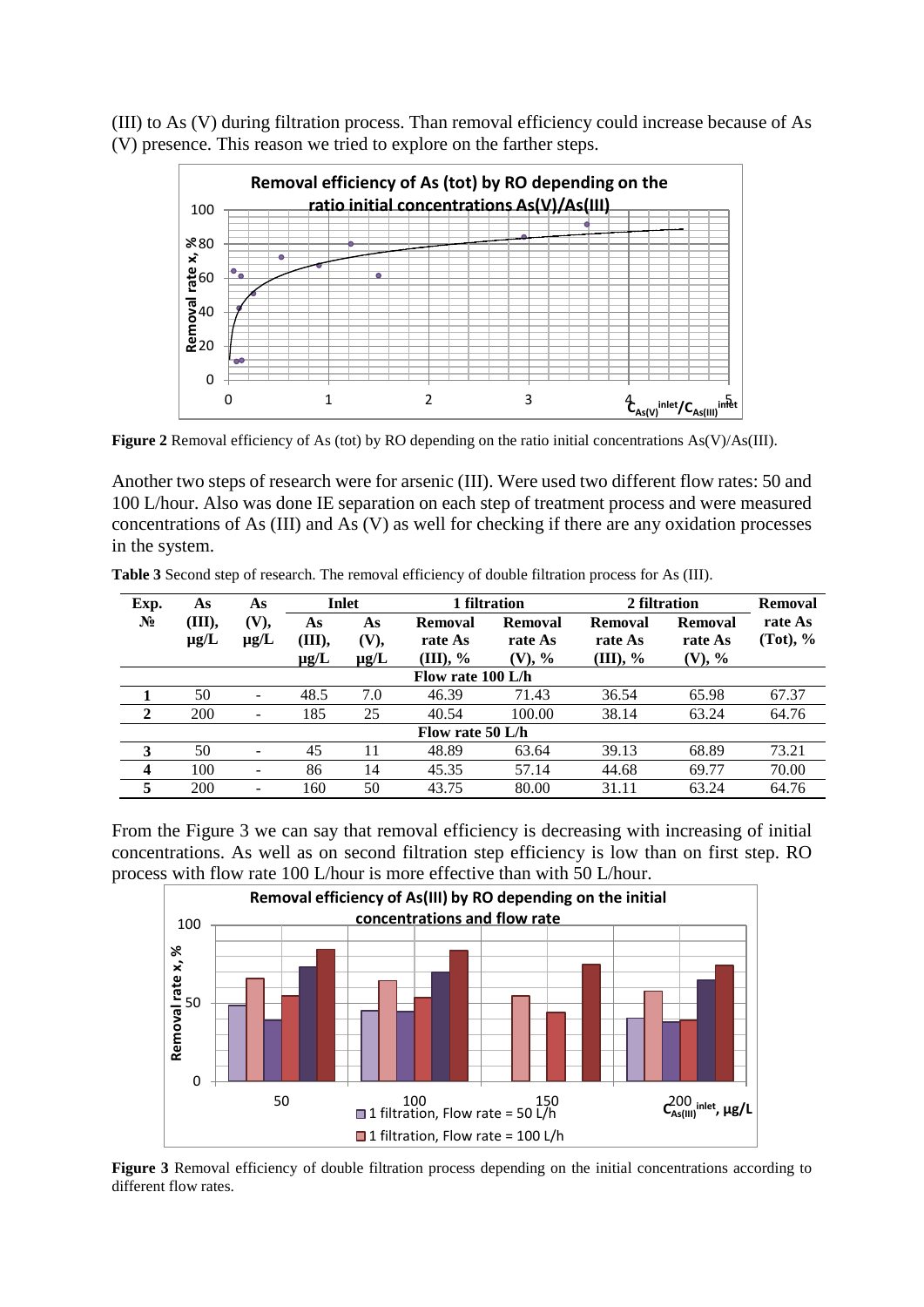Oxidation rates in system during the process are shown in the Table 4 and on the diagram 4. **Table 4** Oxidation processes during RO filtration.

| Exp.              | As                  | As                | Inlet                     |                         |                |                           | 1 filtration            |                | 2 filtration              |                                |                               |
|-------------------|---------------------|-------------------|---------------------------|-------------------------|----------------|---------------------------|-------------------------|----------------|---------------------------|--------------------------------|-------------------------------|
| $N_2$             | (III),<br>$\mu$ g/L | (V),<br>$\mu$ g/L | As<br>(III),<br>$\mu$ g/L | As<br>(V),<br>$\mu$ g/L | Ox.<br>rate, % | As<br>(III),<br>$\mu$ g/L | As $(V)$ ,<br>$\mu$ g/L | Ox.<br>rate, % | As<br>(III),<br>$\mu$ g/L | As<br><b>(V),</b><br>$\mu$ g/L | Ox.<br>rate,<br>$\frac{0}{0}$ |
| Flow rate 100 L/h |                     |                   |                           |                         |                |                           |                         |                |                           |                                |                               |
|                   | 50                  |                   | 48.5                      | 7.0                     | 12.6           | 26                        | 2                       | 7.1            | 16.5                      | 0.5                            | 2.9                           |
| $\mathbf 2$       | 200                 |                   | 185                       | 25                      | 11.9           | 110                       | 0                       | 0              | 68.0                      | 6.0                            | 8.1                           |
|                   | Flow rate 50 L/h    |                   |                           |                         |                |                           |                         |                |                           |                                |                               |
| 3                 | 50                  |                   | 45                        | 11                      | 19.6           | 23                        | 4                       | 14.8           | 14                        |                                | 6.7                           |
| $\overline{4}$    | 100                 |                   | 86                        | 14                      | 14.0           | 47                        | 6                       | 11.3           | 26                        | 4                              | 13.3                          |
| 5                 | 200                 |                   | 160                       | 50                      | 23.8           | 90                        | 10                      | 10             | 62                        |                                | 10.1                          |



**Figure 4** Oxidation processes on the second step of research

The results of oxidation in system show that in the inlet water we already have 10-25 % of As (V). That means that in the solutions of As (III) prepared in IPM laboratory As (V) is present. Also As (V) is present in water after first and second filtration. That prove our hypothesis of oxidation processes in system cause of almost 100 % removal rate of As (V). The concentrations of As (V) are higher after second filtration step.

According to some mistakes on preparation step was done checking of analytical errors of ICP-MS analyze. Set of experiments with two inlet concentrations was done. On each step of process we took two same samples and analyzed them. Results of this check are shown in the Table 5. Errors are almost absent, only a couple of samples had errors in 1-2  $\mu$ g/L.

|                         | As $(III)$ , $\mu g/L$   |     |      | Error,        | Error, % |    |      |       |  |  |
|-------------------------|--------------------------|-----|------|---------------|----------|----|------|-------|--|--|
|                         |                          |     | Meen | $\frac{0}{0}$ |          |    | Meen |       |  |  |
| As $(III) = 50 \mu g/L$ |                          |     |      |               |          |    |      |       |  |  |
| Inlet                   | 48                       | 49  | 48.5 | 1.03          |          |    |      | U     |  |  |
| 1 filtration            | 26                       | 26  | 26   |               |          |    |      |       |  |  |
| 2 filtration            | 16                       | 17  | 16.5 | 3.03          |          |    | 0.5  | 50    |  |  |
|                         | As $(III) = 200 \mu g/L$ |     |      |               |          |    |      |       |  |  |
| Inlet                   | 190                      | 180 | 185  | 2.7           | 20       | 30 | 25   | 20    |  |  |
| 1 filtration            | 110                      | 110 | 110  | 0             |          |    |      | 0     |  |  |
| 2 filtration            | 69                       | 67  | 68   | 1.47          |          |    | h    | 16.67 |  |  |

**Table 5** Check of ICP-MS analyzing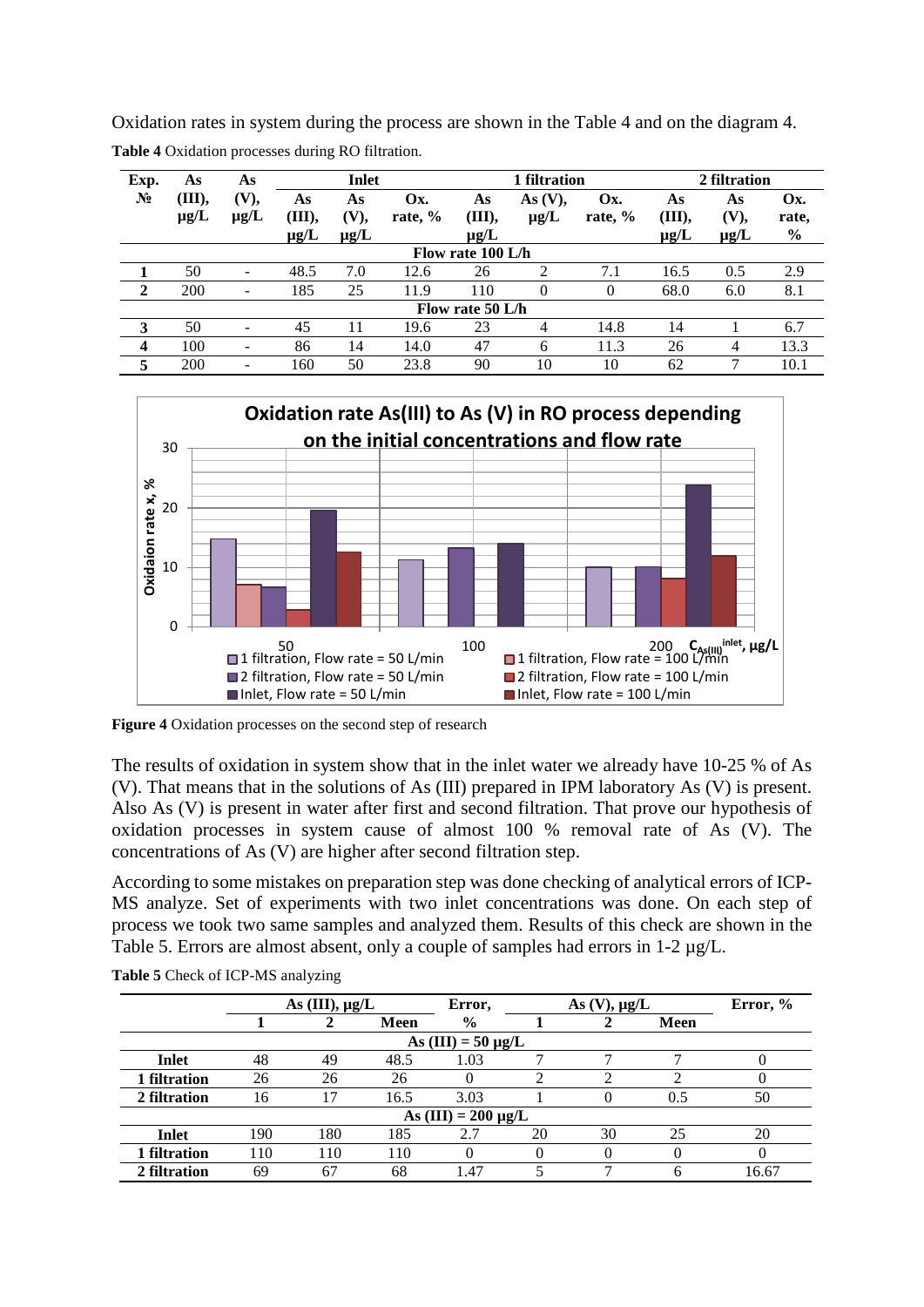The third step of experiments was done as Full Factor Experiment (FFE). In this set three factors were varied in all combinations: pH, Flow rate and initial concentrations. The results are shown in the Table 6 – removal efficiency and in Figure 5 – the oxidation rates.

| $N_2$                   | $pH, Z_1$ | Flow rate, $Z_2$ , | <b>Initial</b>    | Removal rate, % |              |              |  |
|-------------------------|-----------|--------------------|-------------------|-----------------|--------------|--------------|--|
|                         |           | L/h                | concentration,    | 1 filtration    | 2 filtration | <b>Total</b> |  |
|                         |           |                    | $Z_3$ , $\mu$ g/L |                 |              |              |  |
|                         | 8         | 200                | 100               | 64.00           | 27.78        | 74.00        |  |
|                         | 6         | 200                | 100               | 73.64           | 62.07        | 90.00        |  |
| 3                       | 8         | 100                | 100               | 67.00           | 57.58        | 86.00        |  |
| $\overline{\mathbf{4}}$ | 6         | 100                | 100               | 64.00           | 44.44        | 80.00        |  |
|                         | 8         | 200                | 50                | 75.44           | 64.29        | 91.23        |  |
| 6                       | 6         | 200                | 50                | 74.14           | 59.33        | 89.48        |  |
| ∍                       | 8         | 100                | 50                | 64.29           | 40.00        | 78.57        |  |
| 8                       | 6         | 100                | 50                | 62.50           | 38.10        | 76.79        |  |

|  | Table 6 Third step of research. Full Factor Experiment (FFE) |  |  |
|--|--------------------------------------------------------------|--|--|
|  |                                                              |  |  |

It should be noted several consistent patterns: in the experiments with bigger flow rates the degree of removal increase, the effect of pH is not clear, no regularities, the impact of the initial concentration also remains unclear, we again have the scatter points.

During FFE has also been analyzed the oxidation rates in raw water and after each filtration step. Somehow, when applying 200 L/hr observed greater oxidation. The reason is unclear. Many samples had zero content of pentavalent arsenic, so generally difficult to judge by what principle arsenic is oxidized in the system.



**Figure 5** Oxidation processes in FFE.

After all steps was done summarizes of influence of the initial concentrations and flow rates. This results are shown in Figures 6 and 7.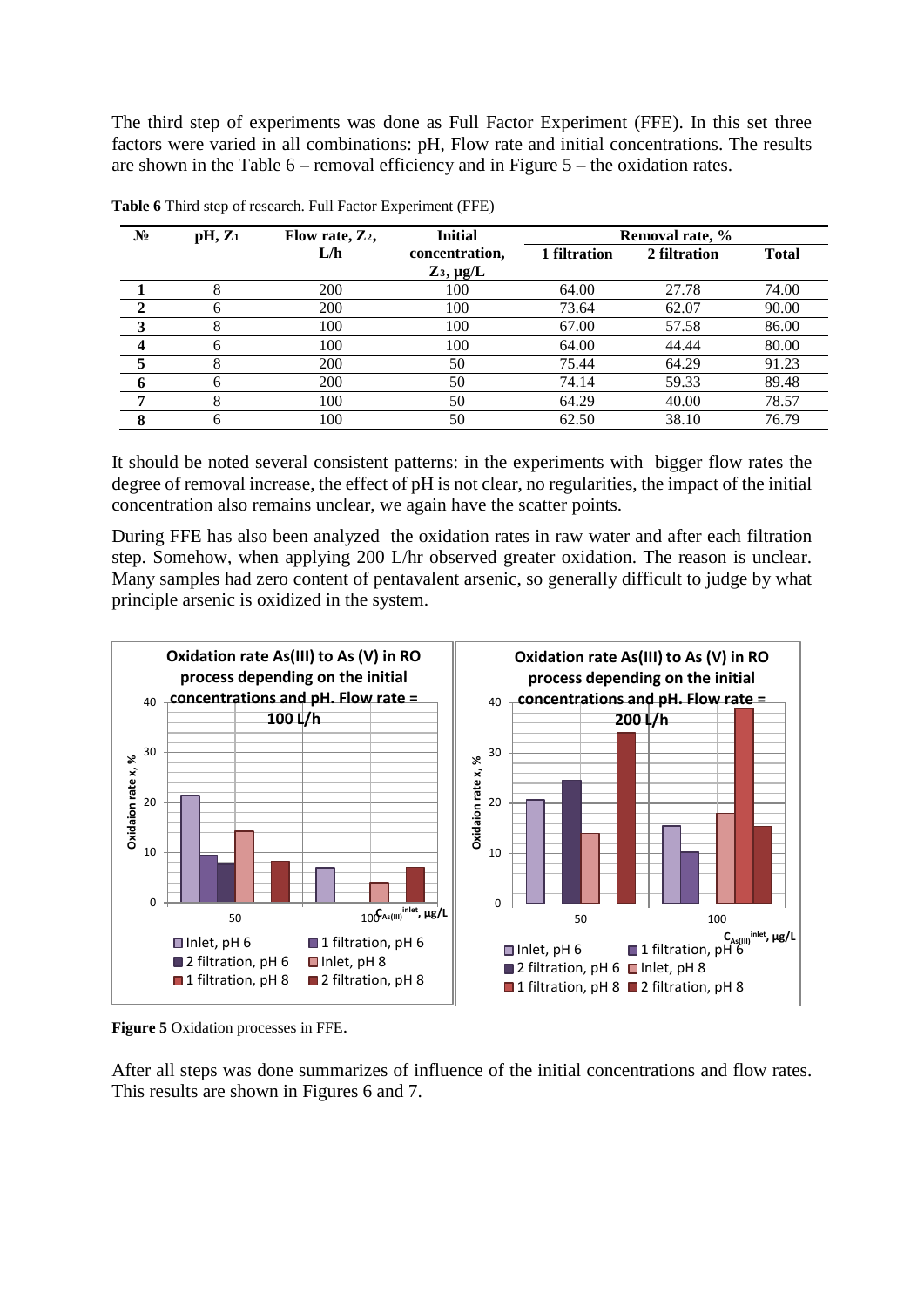

**Figure 6** The influence of the initial concentrations on the removal efficiency of RO process.



**Figure 7** The influence of the flow rates on the removal efficiency of RO process.

In Figure 6 we see the big scatter of points. Removal rates are changed from 30 to 80 %. It's very difficult to say anything according to this figure. There is quite low reproducibility of results.

The graph on the Figure 7 shows the dependence of the initial concentration on removal rate at different flow rates: 50, 100, 200 L/hr. Most of the points with the flow rate 50 L/hr are below, points with rate 100 L/hr - the principal amount of the points are above, at 200 - respectively, also. It should also be noted that with increasing the initial concentration removal rates are also increased in general.

# **Conclusions**

The treatment from arsenates gave a removal efficiency of 97-99 % after one filtration and it is evident that removal of As(V) is close to 100 % efficient.

Arsenite (III) removal is normally 30-60 % during RO processes. However, the double filtration process give arsenic removal up to 85 %. The total arsenic removal after two filtrations was found to be between 75-92 %. The removal of arsenite in the first filtration was in the range 55 - 65 % and in the second filtration between 40 % and 55 %. For test water consisting both with arsenite and arsenate, the RO system gave a total arsenite removal between 81 - 92 %.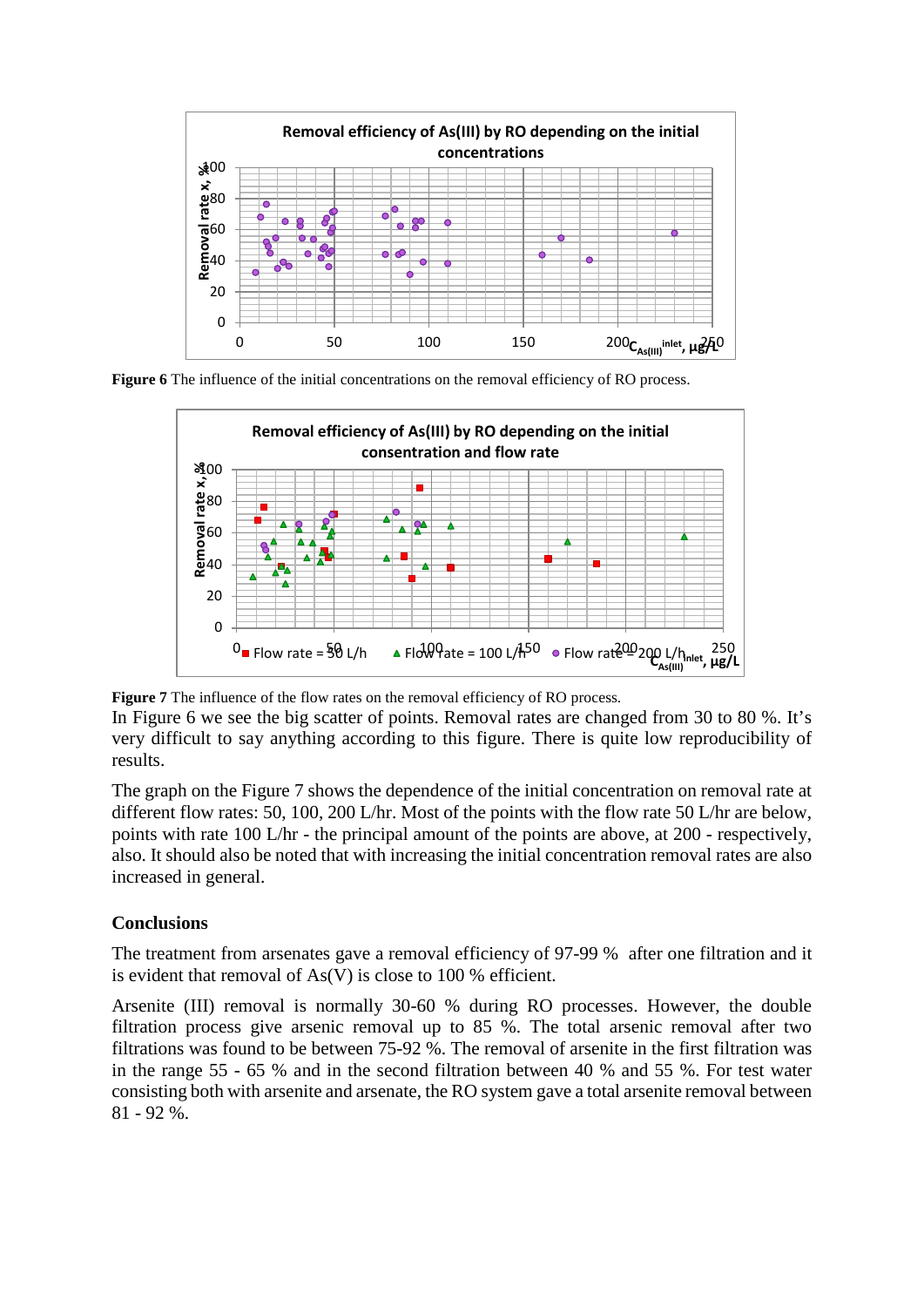Double filtration is not so efficient method to treat water that contains arsenite. The concentration after two filtrations was higher than the recommended limit of 10 μg/L and was sufficient only with initial consentrations 50  $\mu$ g/L.

One of the theories for the removal efficiency of As(III) through double filtration RO was oxidation. Tests of the reject water were tested and showed oxidation rates 0 - 38 % in the first filtration and between 0 - 35 % in the second. Many samples had zero content of pentavalent arsenic, so generally difficult to judge by what principle arsenic is oxidized in the system.

There is no correlation between pH and removal efficiencies in the pH rate of 6 to 8, however, the removal rate is noticeably higher at pH 10 when As(III) is ionized.

Further experiments should look into the oxidation process and examine it more closely. Also I recommend to test the forms of As present in water, through potentiometric titration, for example.

#### **References**

Nguyen V. T. Arsenic removal by a membrane hybrid filtration system / Vigneswaran S., Ngo H. H., Shon H.K., Kandasamy J. // Desalination - 2007. – Vol. 236 - P. 363-369. – ISSN 0011-9164.

Ning R. Y. Arsenic removal by reverse osmosis / Desalination – 2002.- Vol. 143 - P. 237-241. – ISSN 0011-9164.

Geucke T. Performance of a small-scale RO desalinator for arsenic removal / S. A. Deowan, J. Hoinkis, Ch. Pätzold // Water Research – 2005. - Vol. 39 - P. 1729-1740. - ISSN: 0043-1354.

Kang M. Effect of pH on the removal of arsenic and antimony using reverse osmosis membranes / M. Kawasaki, S. Tamada, T. Kamei, Y. Magara // Desalination – 2000. - Vol. 131 – P. 293-298. – ISSN 0011-9164.

van Halem D. Arsenic in drinking water: not just a problem for Bangladesh / S. A. Bakker, G. L. Amy, J. C. van Dijk // Drinking Water Engineering and Science Discussions - 2009. - Vol. 2 - P. 51–64. – ISSN 1996-9481.

Riley J. P. Chemical Oceanography / G. Skirrow // Academic Press – 1965. – Vol. 1 – 606 p. – ISBN 0125886012.

Marczenko Z. Spektrofotometryczne metody w analizie nieorganicznej / Z. Marczenko, M. Balcerzak. // Warszawa, 1998. – 711 p. - 3000 экз. - ISBN 978-5-94774-369-2.

Burguera M. Analytical methodology for speciation of arsenic in environmental and biological samples/ J. L. Burguera // Talanta - 1997. – Vol. 44 – P. 1581-1604. - ISSN 0039-9140.

Rao C. S. Spectrophotometric determination of arsenic by moliybdenum blue method in zinc-lead concentrates and related smelter products after chloroform extraction of iodide complex / S. C. Rajan, N. V. Rao // Talanta - 1993. – Vol. 40 – P. 653. - ISSN 0039-9140.

Howard, A. G. ARBAB-ZAVAR M.H., Sequential Spectrophotometric Determination of Inorganic Arsenic (III) and Arsenic (V) Species / M. H. Arbab-Zavar // The Analyst - 1980. - Vol. 105 - P. 338-343. - ISSN: 0003-2654.

Eguiarte I. Determination of Total Arsenic in Soils by Differential-pulse Cathodic Stripping Voltammetry / R. M. Alonso, R. M. Jiménez // The Analyst - 1996. - Vol. 121 - P. 1835-1838. - ISSN: 0003-2654.

Ferri T. Differential pulse polarographic determination of arsenic, selenium and tellurium at g levels / R. Morabito, B. M. Petronio, E. Pitti // Talanta – 1989. - Vol. 36 – P. 1259. - ISSN 0039-9140.

van Elteren J. T. Determination of arsenic(III/V) in aqueous samples by neutron activation analysis after sequential coprecipitation with dibenzyldithiocarbamate : научное издание // Anal. chim. acta. - 1989. - Vol. 222, N 1. – P. 159-167 . - ISSN 0003-2670.

Messershmidt J. Determination of Arsenic and Bismuth in Biological Materials by Total Reflection X-ray Fluorescence After Separation and Collection of Their Hydrides / A von Bohlen, F. Alt, R. Klockenkamper // Journal of analytical atomic spectrometry - 1997. - Vol. 12(11) – P. 1251-1254. – ISSN 0267-9477.

Moreda-Pineiro J. Direct Determination of Arsenic in Sea-water by Continous-flow Hydride Generation Atomic Fluorescence Spectrometry / M. L. Cervera, M. de la Guardia // Journal of analytical atomic spectrometry - 1997. - Vol. 12 – P. 1377-1381. – ISSN 0267-9477.

Simeonsson J. B. Laser-induced fluorescence of As, Se and Sb in the inductively coupled plasma / M. Ezer, H. L. Pacquette, S. L. Preston, D. J. Swart // Atomic Spectroscopy - 1997. - Vol. 52 - P. 1955-1963. - ISSN: 0584- 8547.